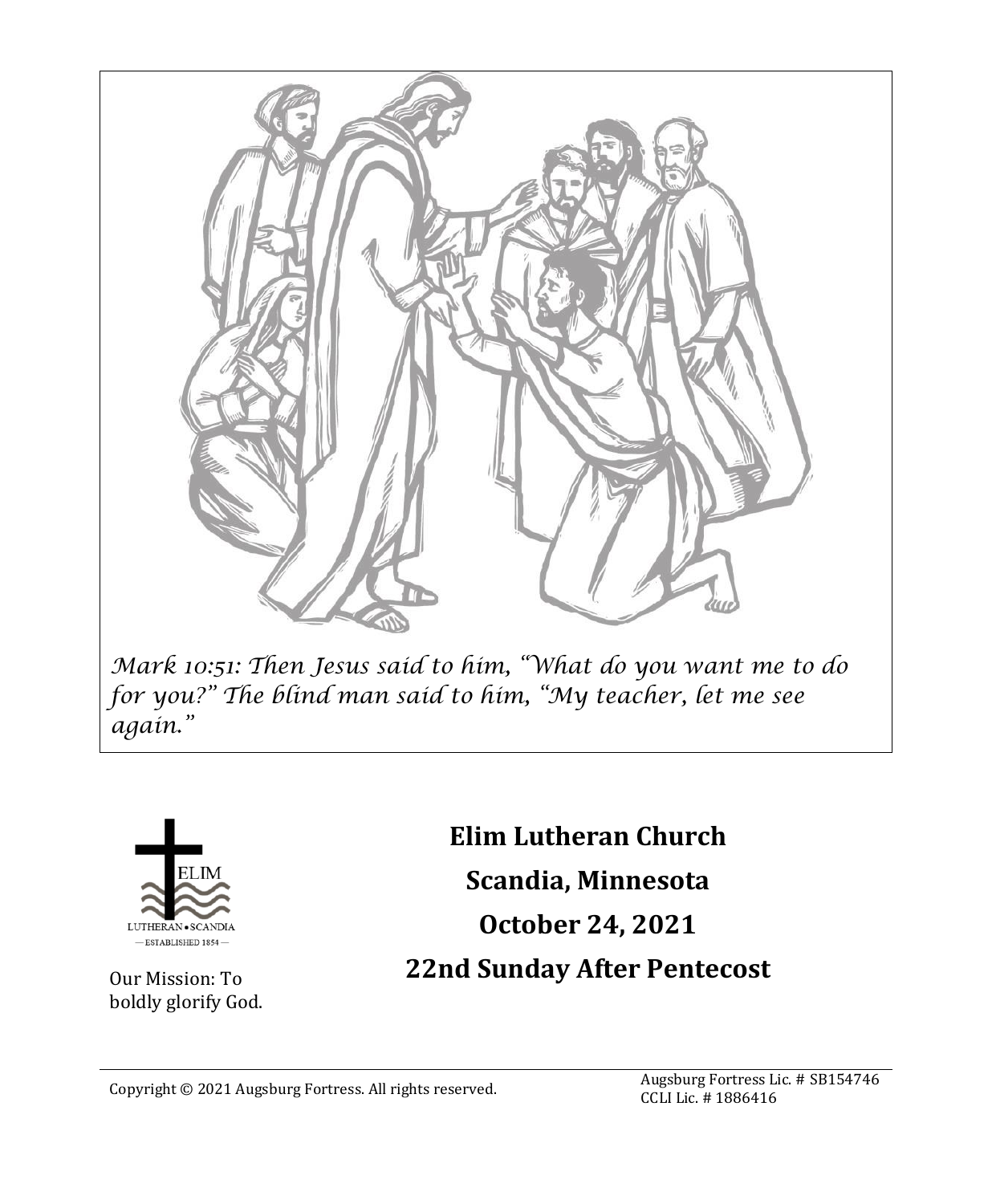**Introduction:** Can we pray the way Bartimaeus prays? People try to hush him up because by addressing Jesus as "Son of David" he is making a politically dangerous claim that Jesus is the rightful king. Could our prayers ever be heard as a threat to unjust powers that be? Bartimaeus won't give up or go away quietly, but repeats his call for help more loudly. Do we ask so boldly? And are our prayers an honest answer to Jesus' question, "What do you want me to do for you?"

#### **Prelude**

**Welcome**

#### **Ringing of the Bells**

**Hymn:** *ELW - 665 Rise, Shine, You People!, verses 1, 2, & 4*

#### **Greeting**

The grace of our Lord Jesus Christ, the love of God, and the communion of the Holy Spirit be with you all. **And also with you.**

#### **Prayer of the Day**

**Eternal light, shine in our hearts. Eternal wisdom, scatter the darkness of our ignorance. Eternal compassion, have mercy on us. Turn us to seek your face, and enable us to reflect your goodness, through Jesus Christ, our Savior and Lord. Amen.**

**Reading:** Jeremiah 31:7-9

**Special Music:** *Now I See* – Words/music by Paul and Hannah McClure

*Born to the darkness I was rejected and cut off from hope. I couldn't see His love*  for me. They said He's not who He seems. Don't get your hopes up for healing. But lies fell *away when I saw His face*

*My heart burst to life. I saw delight in His eyes when He looked at me. My whole world's on fire. Alive in the presence that burns inside of me. Now I know whose I am. Forever I'll stand on Your truth. I believe 'cause I was blind but now I see*

*Night turned to daylight for me. Joy is the song that I sing. All of my days are filled with Your praise.*

*No one could ever take my song away. My eyes were opened and I saw His face. No one could ever take away my faith. My life was changed the day that Jesus came.*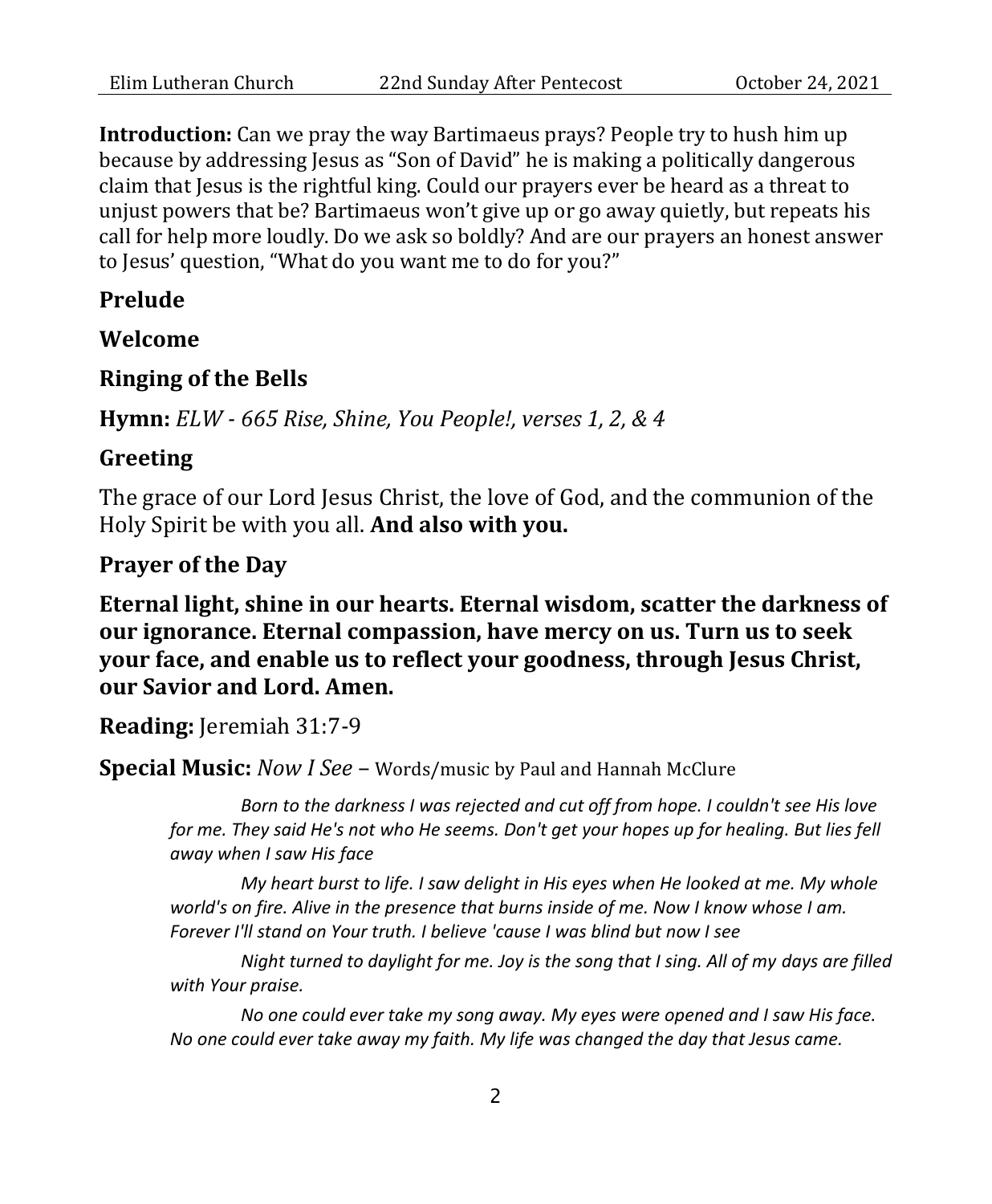#### **Reading:** Mark 10:46-52

#### **Sermon**

**Hymn:** *ELW 815 - I Want to Walk as a Child of the Light, verses 1 & 2*

## **Apostles' Creed**

**I believe in God, the Father almighty, creator of heaven and earth. I believe in Jesus Christ, God's only Son, our Lord, who was conceived by the Holy Spirit, born of the virgin Mary, suffered under Pontius Pilate, was crucified, died, and was buried; he descended to the dead. On the third day he rose again; he ascended into heaven, he is seated at the right hand of the Father, and he will come to judge the living and the dead. I believe in the Holy Spirit, the holy catholic church, the communion of saints, the forgiveness of sins, the resurrection of the body, and the life everlasting. Amen.**

**Offering**

**Offering Prayer**

**God of abundance, you cause streams to break forth in the desert and manna to rain from the heavens. Accept the gifts you have first given us. Unite them with the offering of our lives to nourish the world you love so dearly; through Jesus Christ, our Savior and Lord. Amen.**

#### **Prayers of the People**

Petition Response: Hear us, O God. **Your mercy is great**.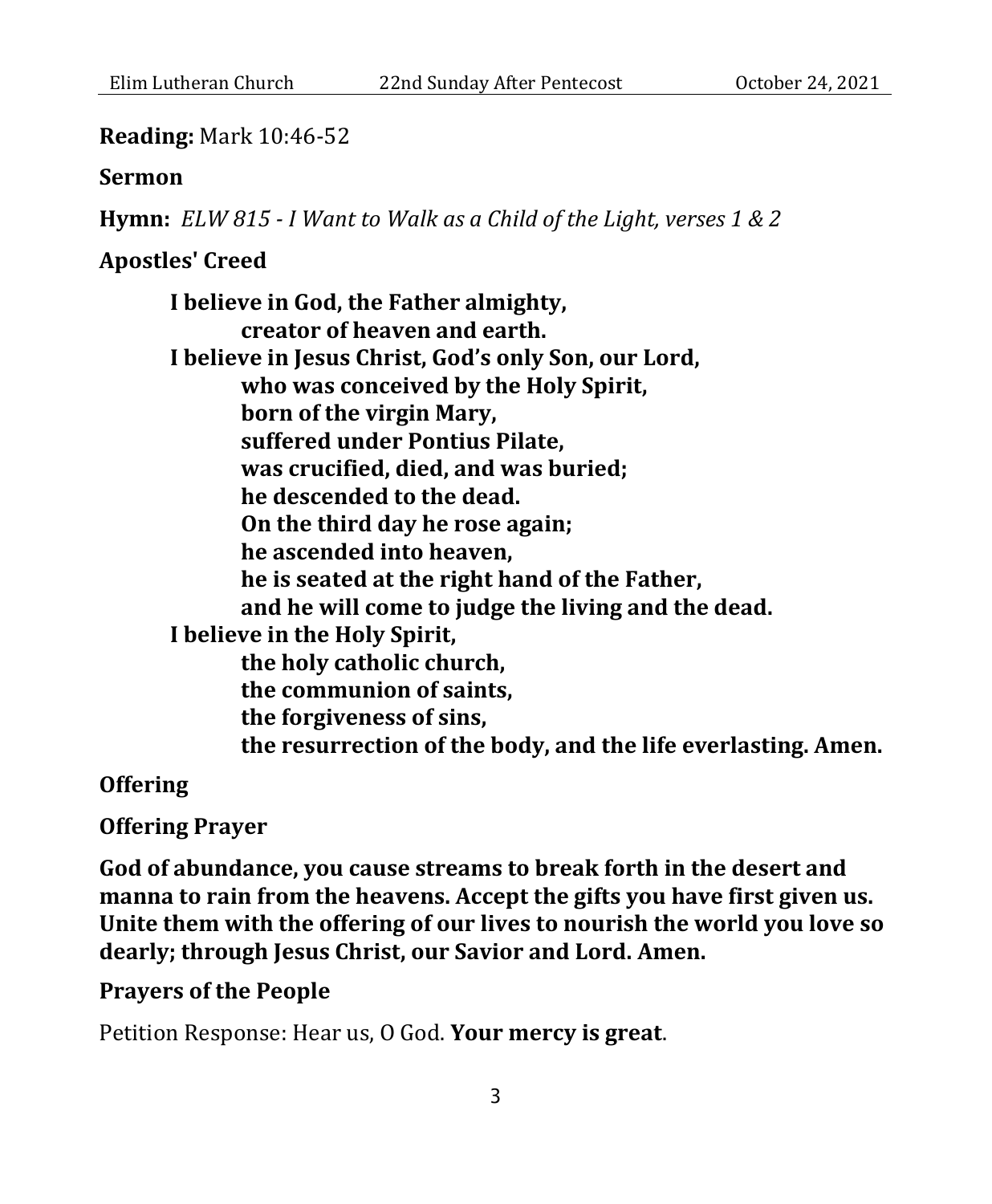### **Lord's Prayer**

## **Blessing and Sending**

People of God, you are Christ's body, bringing new life to a suffering world. The holy Trinity,  $\pm$  one God, bless you now and forever. **Amen**.

Go in peace. The living Word dwells in you. **Thanks be to God.**

## **Postlude**

### **Worship Participants**

Preaching Today: Pastor Sarah Henrich Organist/Pianist: Brian Voss Special Music: Maren Beckman

#### **Schedule for the Week**

| Today |       | 10/24 8:00 a.m. Worship                      |
|-------|-------|----------------------------------------------|
|       |       | 8:45 a.m. Adult Bible Study                  |
|       |       | 9:30 a.m. Worship                            |
| Mon.  |       | 10/25 9:30 a.m. Quilters                     |
|       |       | 7:00 p.m. AA                                 |
| Wed.  |       | $10/27$ 3:45 p.m. $-8:00$ p.m. LOGOS         |
|       |       | 6:00 p.m. Bell Choir                         |
|       |       | 7:00 p.m. Adult Choir                        |
| Sun.  | 10/31 | 8:00 a.m. Worship                            |
|       |       | 8:45 a.m. Adult Bible Study                  |
|       |       | 9:30 a.m. Reformation Worship w/Confirmation |
|       |       |                                              |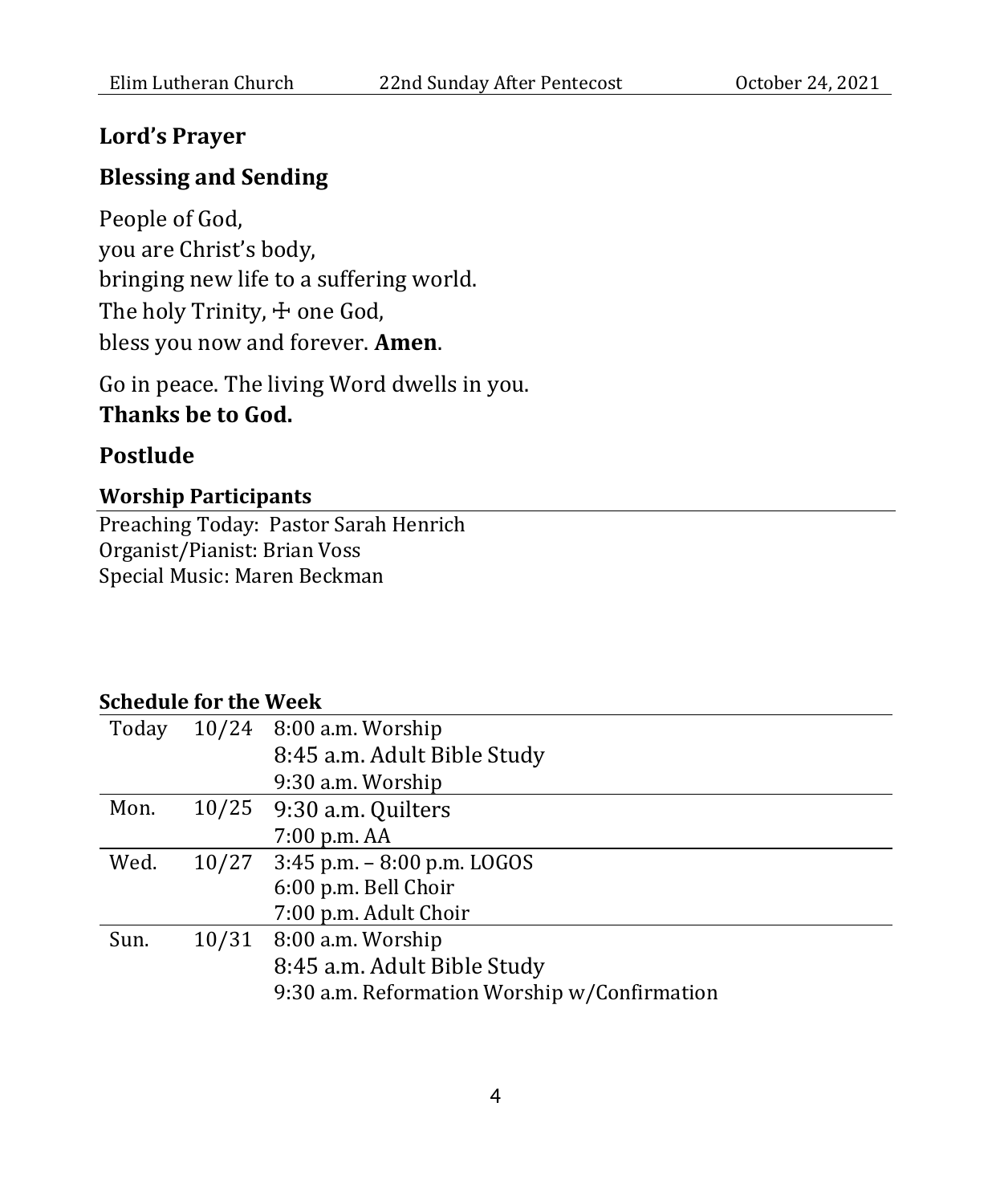## **Announcements**

## **Call Committee Update**

Since the middle of summer the call committee has been prayerfully proceeding with the call process. While we have provided some updates along the way, I'm sure you are curious, perhaps even anxious, to know where we are currently in the process. Since the process began, we have worked with the Synod call process advisor to identify candidates that would be ideal for Elim. We have been blessed with three candidates that were all very good candidates. After the first round of interviews, we asked two of those candidates back for a second interview in order to discern which candidate would be the best fit for Elim. Due to scheduling conflicts and some conflicts due to Minnesota's continued struggle with COVID the second interview process was delayed a little longer than we would have liked; however, thankfully we were able to complete the second interviews in the early part of October.

During the second interviews we continued to be impressed with both candidates and found that both candidates had several strengths and skills that would greatly benefit Elim. With that being said, while the committee felt that both candidates would be strong leaders for Elim, we remained undecided as to which candidate would be the best fit for us. We have extended an invitation for a third interview to both candidates and thankfully both candidates have accepted. The third and final interviews will be completed soon and we expect to make a recommendation to the council and congregation by the early part of November.

Thank you for your prayers and faithfulness.

Tim Newcomb Chair of the Call Committee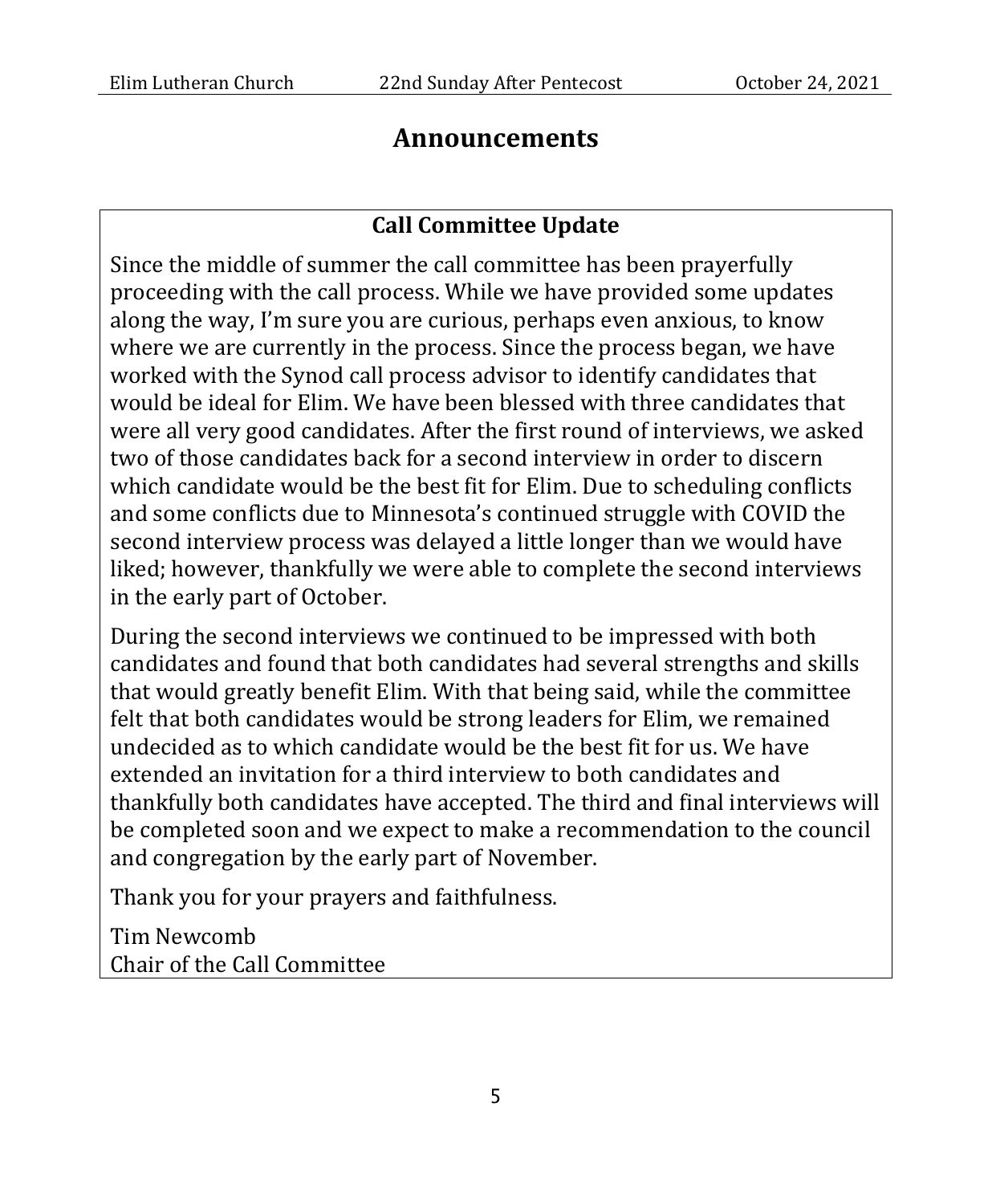## **Keep Your Contact Information Updated**

Are you planning to move – or have you already moved? Do you use a cell phone instead of, or in addition to, a land line? Do you escape to a warmer climate during the cold and snowy Minnesota winter? Call or email Joan to update your information.

651-433-2723 - joan.detzler@elimscandia.org

**NOTE**: The membership system can maintain an alternate address and can be set up to use that address during a specific period. All we need is the alternate address and the dates you are typically at that address. The system does the rest.

## **Bega Kwa Bega Scholarships**

In the past, Elim has provided approximately 10 scholarships per year. We hope to not disappoint a child who wants to get an education. We take education for granted. They don't! You can help by providing all or part of a scholarship. Please make your check payable to Elim Lutheran Church and write *Bega Kwa Bega* in the memo. You can put it in the offering plate, give or send it to the church office, or give to Rick Sandager. Thank you for your support. Rick Sandager (651-402-8383)



Reformation is Sunday, October 31. Remember to wear **red** – even if you are joining us via livestream.



**Reminder**: Daylight Saving time ends at 2:00 a.m. on Sunday, November 7. Don't forget to turn your clocks **back** an hour before you go to bed on Saturday, November 6.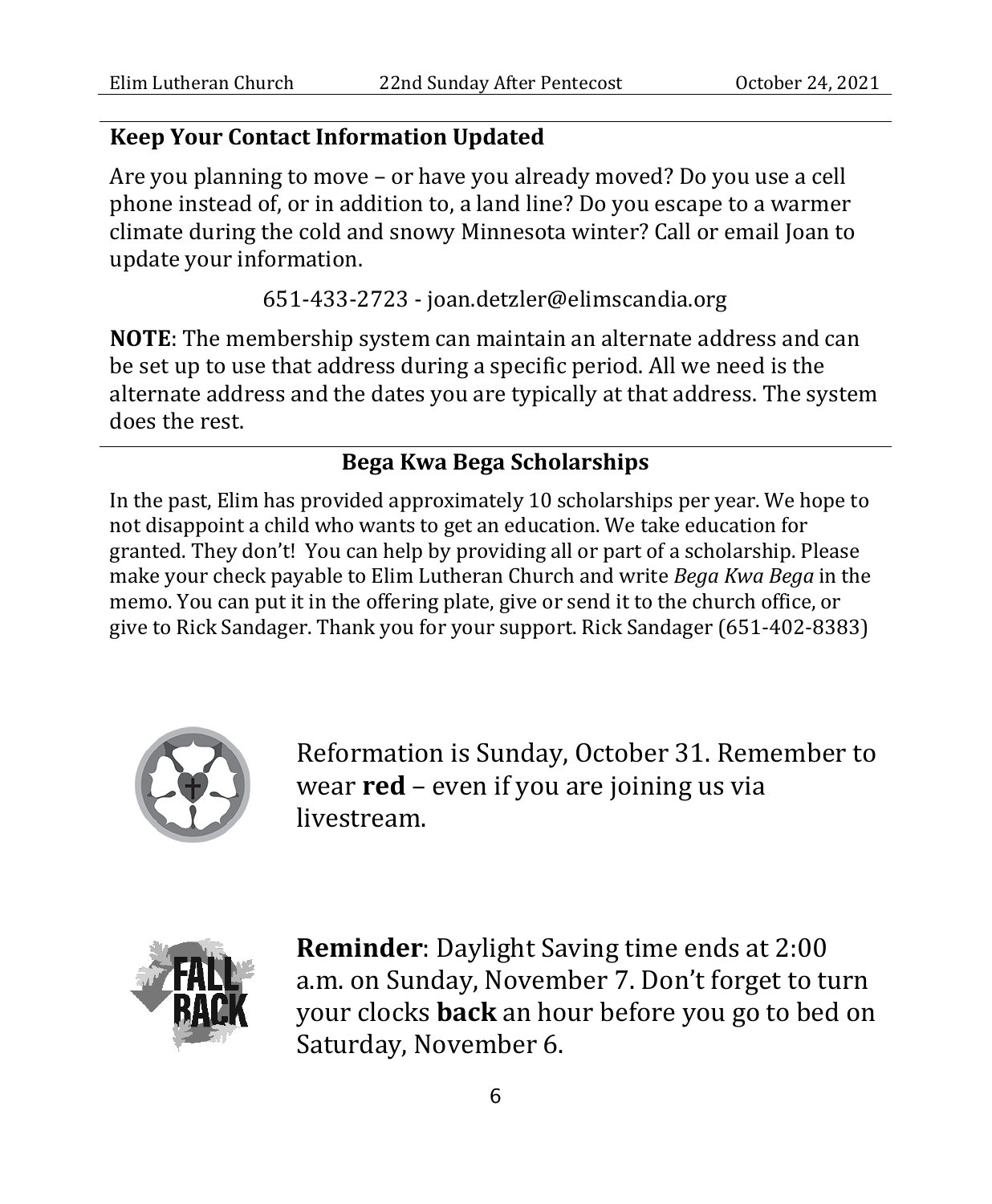

# **Sunday, October 31 – 5:00 – 7:00 p.m.**

# **Safe Halloween Event**

# **Scandia Fire Station**

Scandia-Marine Lions providing food, and candy will be handed out.

Do you have an announcement you would like included in the bulletin? Email or call Joan with the information no later than the Wednesday before the Sunday it needs to be included.

> joan.detzler@elimscandia.org 651-433-2723

## **Electronic Giving**

Interested in setting up a one-time donation or reoccurring giving from your checking account or with a credit card? This QR code will take you to the Giving page on Elim's Website, or go to www.elimscandia.org and click on Giving. The E-Giving button will take you to the page to set up a donation. Just follow the prompts on the screen.